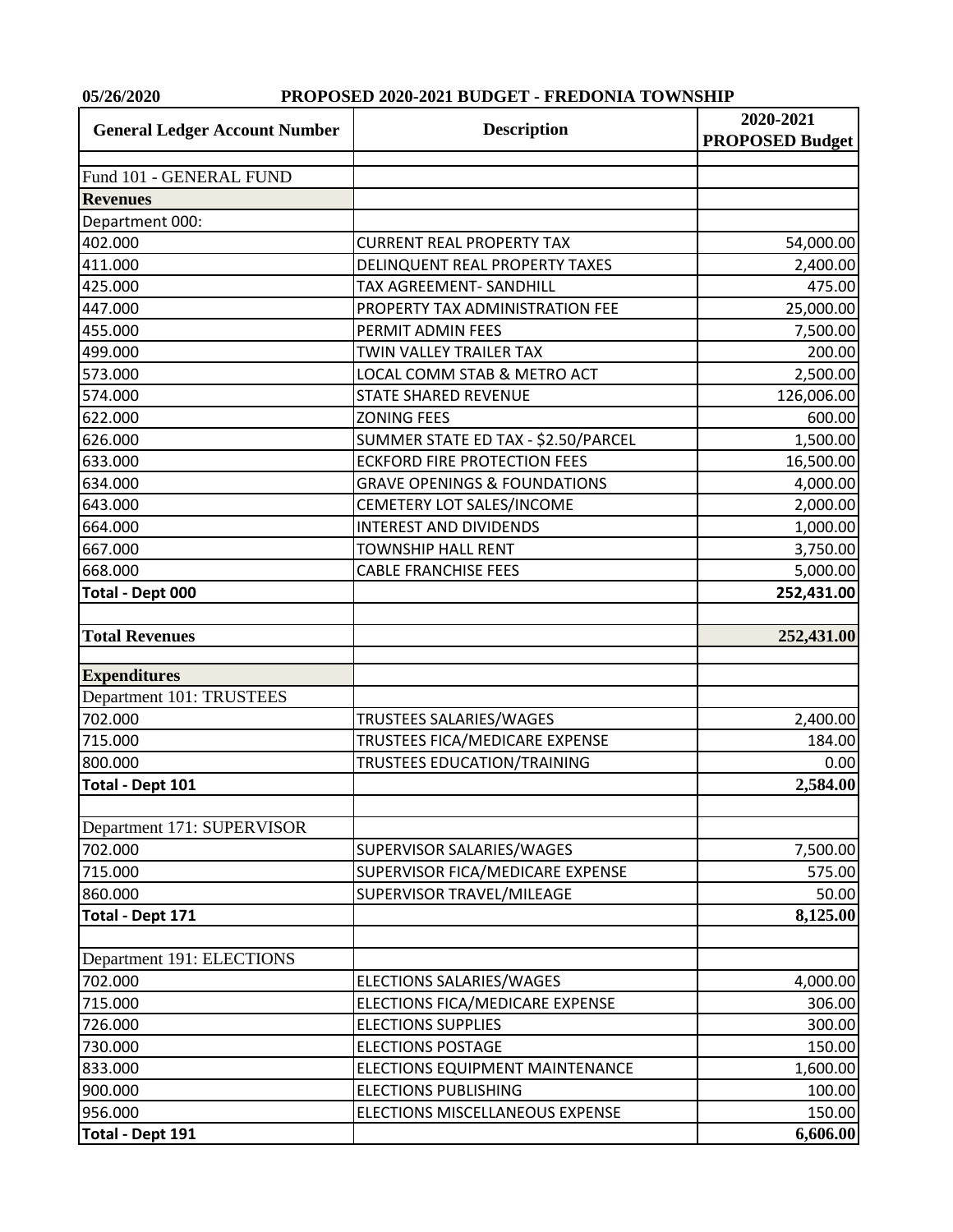| <b>General Ledger Account Number</b>         | <b>Description</b>                  | 2020-2021              |
|----------------------------------------------|-------------------------------------|------------------------|
|                                              |                                     | <b>PROPOSED Budget</b> |
| Department 209: ASSESSOR                     |                                     |                        |
| 702.000                                      | ASSESSOR SALARIES/WAGES             | 13,000.00              |
| 704.000                                      | ASSESSOR "CANVASING" SALARY         | 6,000.00               |
| 715.000                                      | ASSESSOR FICA/MEDICARE EXPENSE      | 1,454.00               |
| 726.000                                      | <b>ASSESSOR SUPPLIES</b>            | 200.00                 |
| 730.000                                      | <b>ASSESSOR POSTAGE</b>             | 1,400.00               |
| 800.000                                      | ASSESSOR EDUCATION/TRAINING         | 400.00                 |
| 802.000                                      | ASSESSOR PROGRAM MAINTENANCE        | 804.00                 |
| <b>Total - Dept 209</b>                      |                                     | 23,258.00              |
|                                              |                                     |                        |
| Department 215: CLERK                        |                                     |                        |
| 702.000                                      | <b>CLERK SALARIES/WAGES</b>         | 15,000.00              |
| 704.000                                      | DEPUTY CLERK SALERIES & WAGES       | 750.00                 |
| 715.000                                      | CLERK FICA/MEDICARE EXPENSE         | 1,205.00               |
| 800.000                                      | <b>CLERK EDUCATION/TRAINING</b>     | 1,250.00               |
| 801.000                                      | <b>CLERK MEMBERSHIP/DUES</b>        | 25.00                  |
| 802.000                                      | <b>CLERK PROGRAM MAINTENANCE</b>    | 1,450.00               |
| 860.000                                      | <b>CLERK TRAVEL/MILEAGE</b>         | 200.00                 |
| 900.000                                      | <b>CLERK PUBLISHING</b>             | 500.00                 |
| 956.000                                      | <b>CLERK MISCELLANEOUS EXPENSE</b>  | 150.00                 |
| <b>Total - Dept 215</b>                      |                                     | 20,530.00              |
|                                              |                                     |                        |
| Department 228: INFORMATION TECHNOLOGY       |                                     |                        |
| 802.000                                      | IT PROFESSIONAL SERVICES            | 1,500.00               |
| <b>Total - Dept 228</b>                      |                                     | 1,500.00               |
|                                              |                                     |                        |
| Department 247: BOARD OF REVIEW              |                                     |                        |
| 702.000                                      | <b>BOR SALARIES/WAGES</b>           | 1,000.00               |
| 715.000                                      | <b>BOR FICA/MEDICARE EXPENSE</b>    | 77.00                  |
| 900.000                                      | <b>BOR PUBLISHING</b>               | 400.00                 |
| Total - Dept 247                             |                                     | 1,477.00               |
|                                              |                                     |                        |
| Department 253: TREASURER                    |                                     |                        |
| 702.000                                      | TREASURER SALARIES/WAGES            | 15,000.00              |
| 704.000                                      | DEPUTY TREASURER SALARIES AND WAGES | 100.00                 |
| 715.000                                      | TREASURER FICA/MEDICARE EXPENSE     | 1,155.00               |
| 800.000                                      | TREASURER EDUCATION/TRAINING        | 500.00                 |
| 802.000                                      | TREASURER PROGRAM MAINTENANCE       | 750.00                 |
| 860.000                                      | TREASURER MILEAGE                   | 100.00                 |
| 864.000                                      | TREASURER TAX PREPARATION           | 1,500.00               |
| 956.000                                      | TREASURER MISCELLANEOUS EXPENSE     | 100.00                 |
| <b>Total - Dept 253</b>                      |                                     | 19,205.00              |
|                                              |                                     |                        |
| Department 265: TOWN HALL/BUILDING & GROUNDS |                                     |                        |
| 702.000                                      | MAINTENANCE SALARIES/WAGES          | 1,523.00               |
|                                              |                                     |                        |
| 715.000                                      | MAINTENANCE FICA/MEDICARE EXPENSE   | 117.00                 |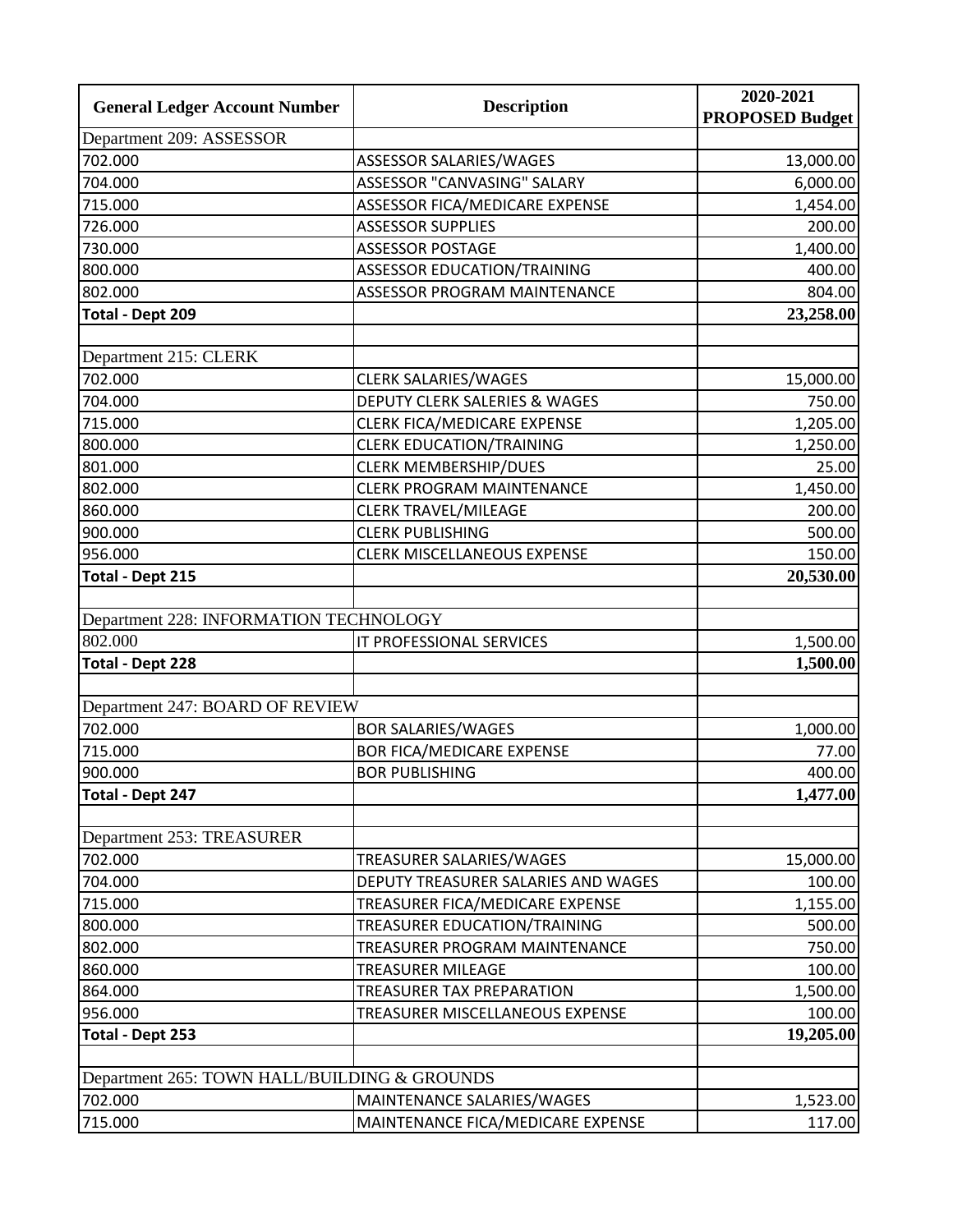| <b>General Ledger Account Number</b> | <b>Description</b>                    | 2020-2021<br><b>PROPOSED Budget</b> |
|--------------------------------------|---------------------------------------|-------------------------------------|
| 726.000                              | <b>OFFICE SUPPLIES</b>                | 3,000.00                            |
| 730.000                              | <b>TOWNSHIP POSTAGE</b>               | 250.00                              |
| 740.000                              | MAINTENANCE OPERATING SUPPLIES        | 1,000.00                            |
| 801.000                              | <b>TOWNSHIP MEMBERSHIP DUES</b>       | 1,300.00                            |
| 802.000                              | TOWNSHIP PROF CONTRACT SERVICES       | 11,500.00                           |
| 833.000                              | MAINTENANCE EQUIPMENT REPAIR          | 1,000.00                            |
| 850.000                              | TELEPHONE/INTERNET                    | 2,400.00                            |
| 910.000                              | <b>INSURANCE</b>                      | 4,500.00                            |
| 921.000                              | ELECTRICITY/SEWER                     | 4,500.00                            |
| 922.000                              | <b>HEAT</b>                           | 2,000.00                            |
| 923.000                              | WATER TESTING/TREATMENT               | 300.00                              |
| 931.000                              | MAINTENANCE BUILDING REPAIR           | 1,000.00                            |
| 948.000                              | COMPUTER/PERIPHERIALS                 | 500.00                              |
| 956.000                              | TOWN HALL SNOW REMOVAL/MOWING         | 1,500.00                            |
| 969.000                              | <b>GARBAGE SERVICE</b>                | 902.00                              |
| <b>Total - Dept 265</b>              |                                       | 37,292.00                           |
|                                      |                                       |                                     |
| Department 276: CEMETERY             |                                       |                                     |
| 704.000                              | SALARY AND WAGES FOR BURIALS          | 3,000.00                            |
| 715.000                              | CEMETERY FICA/MEDICARE EXPENSE        | 230.00                              |
| 726.000                              | <b>CEMETERY SOFTWARE</b>              | 400.00                              |
| 740.000                              | <b>CEMETERY OPERATING SUPPLIES</b>    | 300.00                              |
| 802.000                              | CEMETERY PROFESSIONAL SERVICES        | 300.00                              |
| 956.000                              | CEMETERY SNOW REMOVAL/MOWING          | 8,000.00                            |
| <b>Total - Dept 276</b>              |                                       | 12,230.00                           |
|                                      |                                       |                                     |
| Department 325: DISPATCH             |                                       |                                     |
| 803.000                              | AMBULANCE/DISPATCH SERVICE            | 8,000.00                            |
| <b>Total - Dept 325</b>              |                                       | 8,000.00                            |
| Department 336: FIRE DEPT            |                                       |                                     |
| 702.000                              | FIRE - OFFICERS SALARIES/WAGES        | 13,800.00                           |
| 704.000                              | FIRE - FIREFIGHTERS SALARIES/WAGES    | 30,000.00                           |
| 715.000                              | FIRE - FICA/MEDICARE EXPENSE          | 3,350.00                            |
| 716.000                              | FIRE - DEFERRED COMP EXPENSE          | 400.00                              |
| 740.000                              | FIRE - OPERATING SUPPLIES             | 3,000.00                            |
| 751.000                              | FIRE - GAS & DIESEL                   | 3,500.00                            |
| 776.000                              | FIRE - BUILDING MAINTENANCE SUPPLIES  | 250.00                              |
| 778.000                              | FIRE - EQUIPMENT MAINTENANCE SUPPLIES | 500.00                              |
| 800.000                              | FIRE - EDUCATION/TRAINING             | 1,000.00                            |
| 802.000                              | FIRE - PROF/CONTRACT SERVICES         | 2,200.00                            |
| 850.000                              | FIRE - TELEPHONE/INTERNET/RADIO       | 1,300.00                            |
| 860.000                              | FIRE - TRAVEL/MILEAGE                 | 200.00                              |
| 910.000                              | FIRE - INSURANCE                      | 14,500.00                           |
| 921.000                              | FIRE - ELECTRICITY/SEWER              | 1,000.00                            |
| 922.000                              | FIRE - HEAT/PROPANE                   | 2,000.00                            |
| 931.000                              | FIRE - REPAIR/ MAINTENANCE (BLDG)     | 750.00                              |